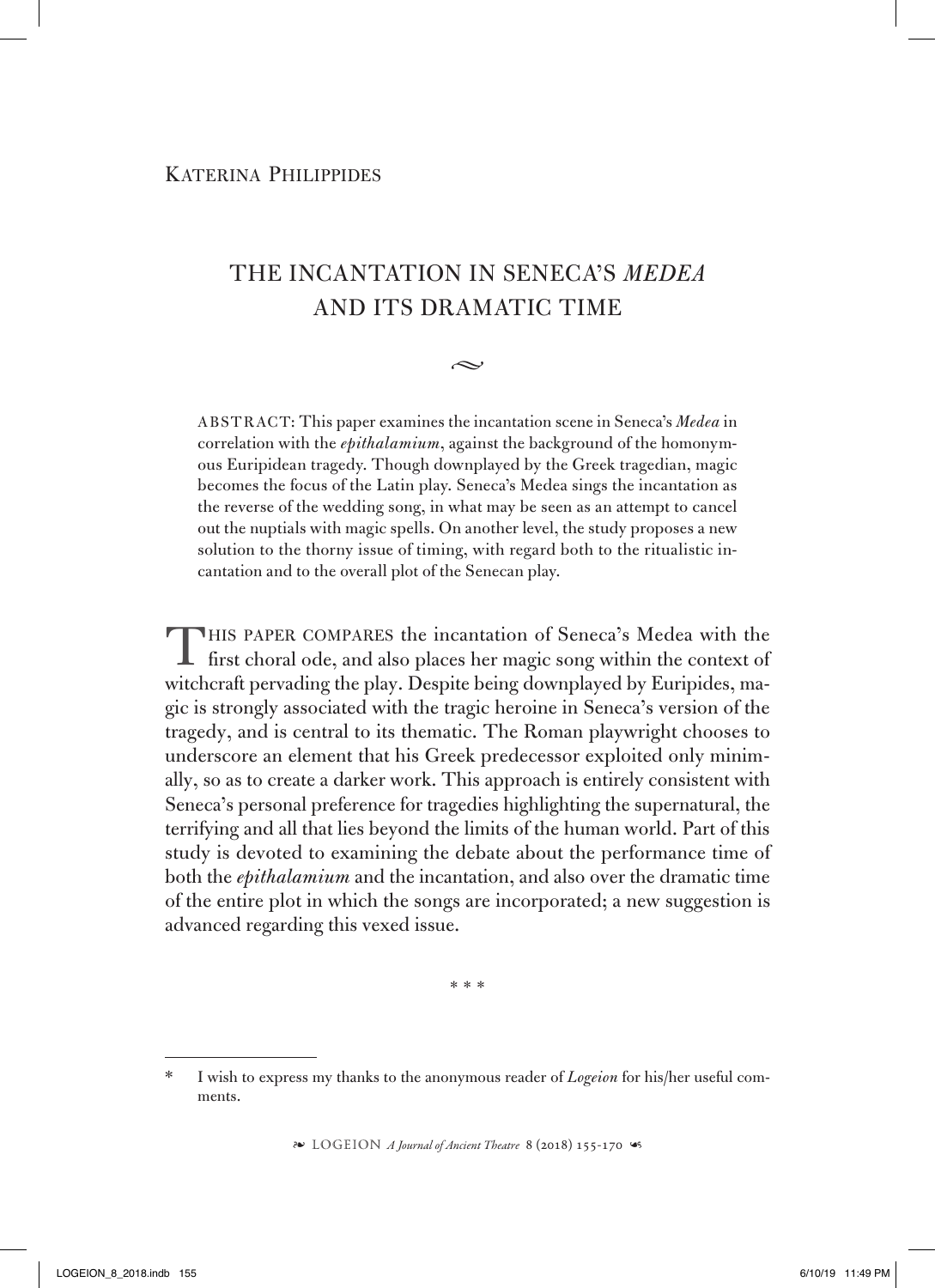## 156 K. PHILIPPIDES

The first choral ode (lines 56-115) is a processional hymn known as an *epithalamium* or wedding song, sung by a group of Corinthians as they escort the bride Creusa and her groom to the palace. The content has been seen as tying in with the preceding scene, i.e. the prologue in which Medea invokes the gods who blessed her own wedding, but curses the newly-weds in their name, focusing on Jason for deserting her and on the city of Corinth for proving inimical to her.1 Of course, the gods in the *epithalamium* itself are invoked in a joyful, celebratory mood.

The first ode has also been compared to the magical incantation sung by Medea later on in the play (lines 740-848).<sup>2</sup> Although the sequences in question are placed rather far apart, I agree with Heil that the playwright's intention is to create a contrast between the two.3 My intention is to pursue this idea further, so as to show that Medea's aim is to undo the wedding hymn. The core of my analysis will then move to focus on how both sequences are incorporated into the broader theme of the play, which centers on the way magic prevails over vulnerable, unsuspecting individuals.

The first ode is performed by an undefined number of Corinthians.<sup>4</sup> In festive mood, the participants in the procession pray to the gods of the

<sup>1.</sup> See Hine (1989) 413-15.

<sup>2.</sup> Fyfe (1983) 83 notes: "Medea's magical incantation (740-848) is a dark parody of the *epithalamium*; she invokes the same gods (61, 750 f., 840-42), and her prayer that the burning Creusa outshine her marriage-torch (835-39) grimly echoes the Chorus' hopes for the bride and groom (75, 90-92)". Cf. Boyle (2014) 314, 335. More recently Heil (2013) 191-99 has examined the incantation's allusions to the *epithalamium* in more detail.

<sup>3.</sup> See previous note.

<sup>4.</sup> According to Sutton (1986) 36 the chorus is composed of local citizenry and more probably local women. Davis (1993) 49-51 holds that the chorus is split into two separate groups of men and women. Hine (2000) 122 says that the identity of the chorus is uncertain, but that it speaks with the civic voice of Corinth (cf. Kohn [2013] 81); and that the crowd mentioned in line 114 is distinct from the chorus, and is possibly the whole citizen body. Boyle (2014) 95, 134-36 considers the members of the chorus to be Corinthians who are supportive of Creon and his daughter; he also believes that the *epithalamium* is sung during a wedding procession that may include the bride and the groom, as well as the crowd. We can corroborate Boyle's idea with the end of Menander's *Samia*, which features a wedding procession in which *epithalamia* are about to be heard, in a procession including both men and women, i.e. the relatives of the young couple and the slaves of their parents; in line 459 the father of the groom Demeas declares his wish to sing the wedding hymn, despite all the problems impeding the wedding. Regardless of how one interprets Seneca's *iuvenes*, whether as chorus members or as a crowd addressed by the chorus, the overall idea is the same: Seneca presents all the people of Corinth as participating in the joy and festivities of the royal wedding, which means that Medea finds herself completely isolated, surrounded by people who hate her. The only exception is her nurse, who has obviously followed her from Colchis. Medea is indeed isolated, opening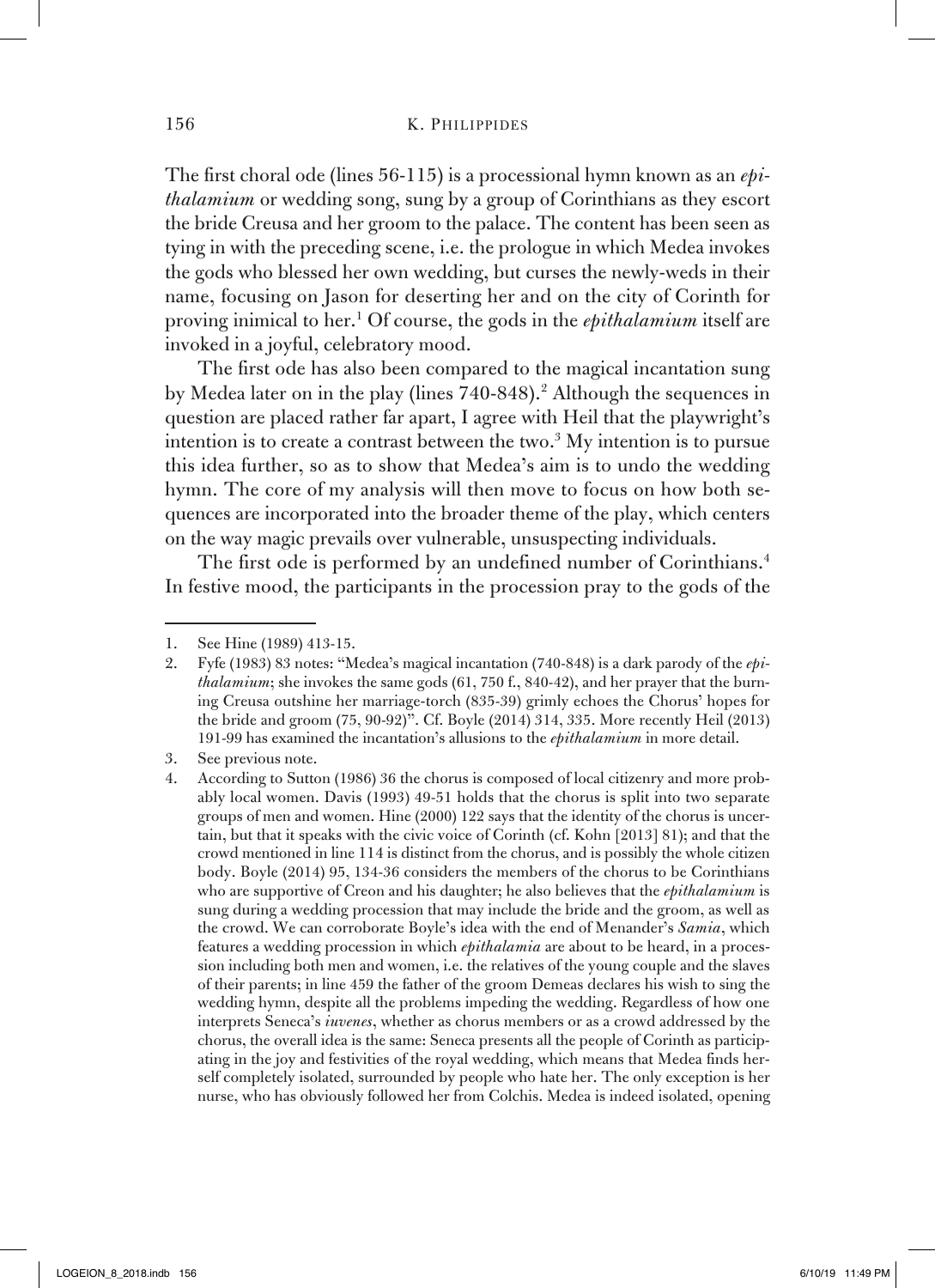sky and sea to favor the new wedding. Τhey later make more specific reference to the Thunderers (i.e. Jupiter and Juno), as well as to Lucina, to an unnamed goddess who stops Mars from fighting (possibly Pax), to Hymen and to Hesperus. On the other hand, in her incantation Medea offers an on-stage sacrifice to Hecate, the goddess of witches.<sup>5</sup> This is actually an indoor scene, which, according to the convention of ancient drama, Seneca is obliged to present outside in the street so as to take advantage of the altar.6 In the Euripidean version of the play, Medea relates that the interior of her house contains an altar devoted not to Vestes but to Hecate, signaling both her magical powers<sup>7</sup> and her exoticism and personal intimacy with the goddess.<sup>8</sup> In Seneca, Medea is probably alone on stage<sup>9</sup> when she sings death psalms and invokes the gods of the underworld, inviting the souls of the dead and most especially sinners to attend the new wedding. Furthermore, she invokes Hecate not as Diana, the bright goddess of the night, but in her lurid and grim form (*facie lurida maesta*, 790).<sup>10</sup> Here we should recall that in the Prologue she invoked Diana along with the gods of wedlock —most probably Jupiter, Juno, Hymen, and possibly also Venus. In the incantation, Medea asks for the assistance of other deities in destroying the wedding between Jason and Creusa.

Seneca constructed the Corinthian *epithalamium* and Medea's incantation (the central episode in the play<sup>11</sup>) as two comparable yet contrasting scenes, so that when spectators see the latter they are automatically led to recall and reevaluate the former. One might say that they form a pair of mir-

10. Latin text and translations from Boyle (2014).

the play all alone on stage. She is even more cut off from those around her than her Greek counterpart, who is at least given her children as followers, and can count on Aegeus' help and shelter in Athens. Furthermore, any Corinthian men and women participating in the festivities will be displaying their hatred of Medea, which motivates her fury against their city.

<sup>5.</sup> On the on-stage sacrifice see Sutton (1986) 19.

<sup>6.</sup> See Fitch (2004) 91-92. Cf. Boyle (2014) 296, who assumes that "a platform (*exostra* or *eccyclema*) is wheeled onto the stage and the scene shifts to an interior courtyard of Medea's house, where Medea performs her 'black mass' at a turf altar directly in front of the audience"; see also his page 312.

<sup>7.</sup> See Page (1971) 102, who, however, speaks of an altar located in the *penetralia* of a palace.

<sup>8.</sup> See Mastronarde (2002) 236.

<sup>9.</sup> Even if we assume that the nurse is still on stage, she remains silent and entirely unobtrusive.

<sup>11.</sup> Nussbaum (1977) 235 notes: "The play's central episode is the long scene of incantation, in which Medea calls forth all the snakes on earth and in heavens".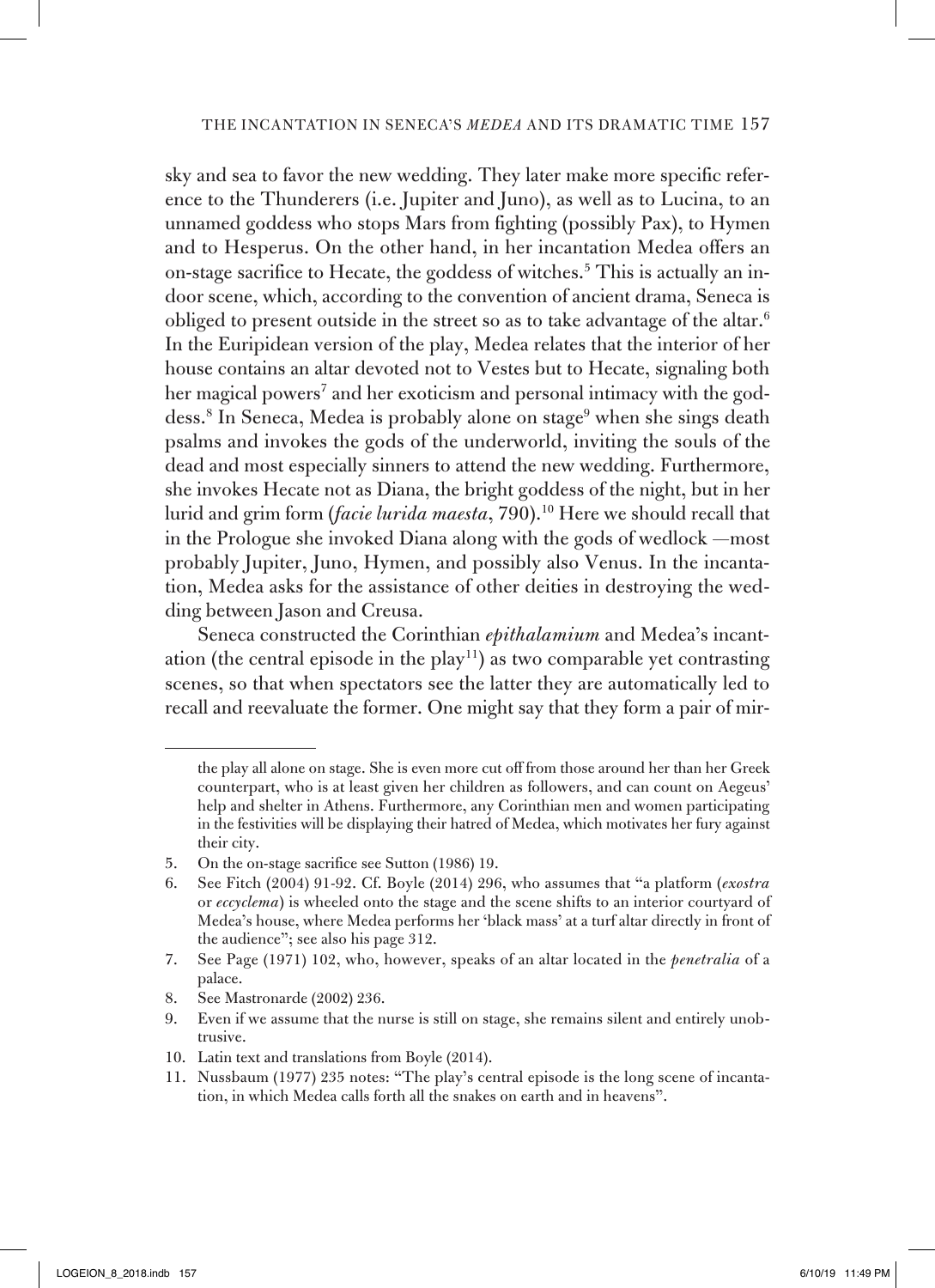ror scenes<sup>12</sup>, albeit involving different persons: the people of Corinth in the first instance and Medea in the second. There are several similarities and inversions at work here. Besides the fact that the *epithalamium* and the incantation are songs, when referring to the wedding both the Corinthians and Medea invoke the gods, plan sacrifices, define the ritual and, in short, appear keen to stage manage the entire event. Of course, the choristers' intention is to celebrate the wedding and pray for its blessing, while Medea's aim is to destroy it.

As a witch, Medea is an extremely menacing character, and one far more terrifying and powerful than common witches. She has her prayers answered by the gods, can enter the realm of Hades and proves just as capable of harnessing the forces of nature in the present as she was in the past. She is a barbarian who combines foreign origin (see the rivers Phasis and Danube) with profound knowledge of the Greek myths (e.g. the Centaur Nessus, Mt. Oeta, Althaea's torch, the Harpies, the Stymphalian birds and the Lernaean Hydra). By contrast, in the *epithalamium* Creusa's beauty is measured in an exclusively Greek environment: the chorus declares her to be fairer than brides from Athens, Sparta, Thebes and Olympia, implying that she is a representative beauty who surpasses all those of her own race, to say nothing of barbaric Medea. The latter is, however, far superior in strength and will prove lethal not only to her rival, but also to the inhabitants of Corinth, who have turned their back on her.

We should note that both the *epithalamium* and the incantation appear to have been invented by Seneca, since there are no comparable scenes in Euripides. Other scenes were clearly adapted from the Greek *Medea*, such as those involving Jason, Creon and the Nurse, with numerous changes being made.13 What is more, while the Greek tragedian makes little of Medea's magical powers,<sup>14</sup> Seneca clearly emphasizes them, as they effectively cancel out the positive wishes expressed in the wedding hymn. We also see that

<sup>12.</sup> On the theory of mirror scenes in Greek tragedy see Taplin (1977) 100-3 and Taplin (1978) 122-39.

<sup>13.</sup> Euripides' *Medea* is considered to be the model for Seneca's play; see for instance Boyle (1997) 122 & Boyle (2014) lxxx.

<sup>14.</sup> See Mastronarde (2002) 24-26, Mossman (2011) 15, 18, 31. Euripides reduces the significance of magic in his tragedy to such an extent that there is philological debate as to whether Medea leaves the stage to prepare the poison or not, since there is no textual evidence for such an exit; see the discussion in Mastronarde (2002) 298-99, 304, who assumes that Euripides neglected to prepare his heroine's exit to poison the gifts. Mossman (2011) 296-97, on the other hand, believes that such an action is too important to have been omitted — Medea must be absent from the stage throughout the third *stasimon* or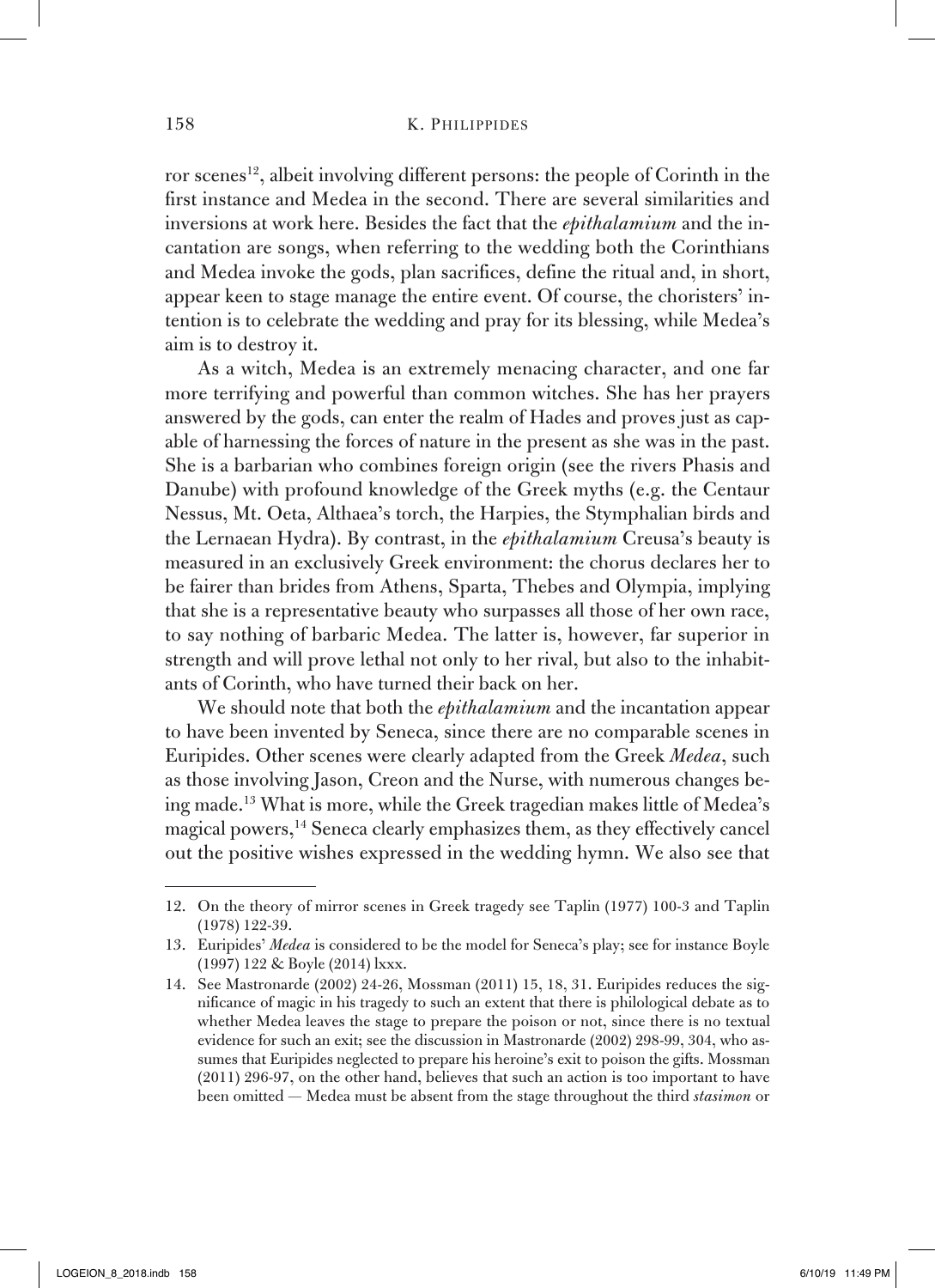literary narrations prior to Seneca devote relatively few lines to the supernatural powers of witches who hold sway over the forces of heaven and earth (see e.g. Horace's *Epodes* 5 or Ovid's *Amores* 1.8.). In Seneca's *Medea*, by contrast, sorcery and descriptions of it extend over two consecutive scenes: prior to the incantation, Seneca adds an extensive monologue by the nurse (lines 740-849), in which she tells the audience of the magic spells that Medea performs off-stage, inside her house.

One might argue that the incantation would have sufficed, and that the nurse's monologue is largely redundant,<sup>15</sup> but this is far from the truth. The monologue does add considerably to the atmosphere of sinister magic surrounding Medea's song. The witchcraft wrought off-stage culminates in the magical on-stage incantation. We should bear in mind that the practice of magic during the song is what the audience sees, whereas the poison and fire that consume Creusa and her father occur out of sight. In this respect the incantation is more dramatically powerful than its outcome.<sup>16</sup>

Exactly how the nurse lays the groundwork for what follows is of great interest. Thus in the first part of her monologue we learn of how Seneca's Medea chants spells at her house altar to summon up *pestes* (681), *omne monstrum* (684), and *omne serpentum genus* (705). Various supernatural snakes answer her calling. Medea's words are conveyed in direct speech (690-704): with regard to stage performance, it would be difficult for an actor to imitate the voice of an elderly woman imitating the voice of a younger one uttering powerful spells.17 Thus in the incantation scene we seem to have a reiteration of off-stage activities, yet in an intensified manner.18 Medea is again by an altar, this time on stage, surrounded by

even for part of it, in order to be able to anoint the presents. Euripides also downplays Medea's earlier sorcery.

<sup>15.</sup> According to Boyle (2014) 313: "Medea's appearance on the *exostra*/*eccyclema* is a theatrical shock. The nurse's messenger-style speech would have led the audience to think that the Nurse's account of the magical rites inside the house was, as was customary with messenger-speeches, the complete account of the event in question".

<sup>16.</sup> Friedrich (see Rosenmeyer [1989] 97) sees a striking disparity between Medea's colossal abilities and the relatively run-of-the-mill murder she commits: "ein leider ziemlich alltäglicher Giftmord".

<sup>17.</sup> An analogous situation is described in Menander's *Samia* (245-61), for instance, where an old man, Demeas, imitates first the voice of an elderly woman and then that of a young maid.

<sup>18.</sup> A similar technique, i.e. narration of off-stage action by a quasi-messenger followed by a re-run of the action on stage, is found in Plautus' *Rudens*: the slave Trachalio relates how the pimp has violently removed two suppliants from the statue of Venus off-stage. When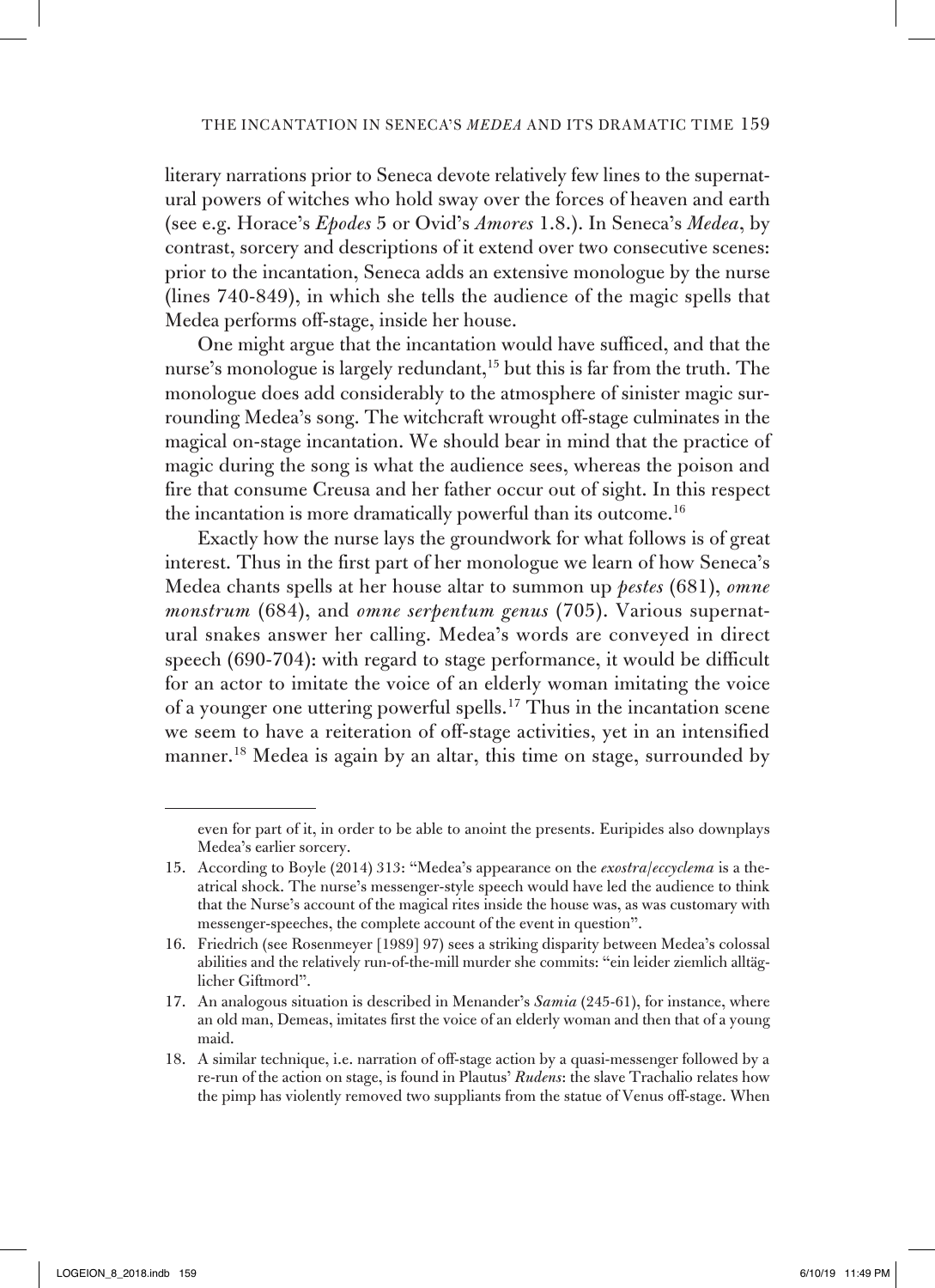poisonous plants, serpents and bird innards, chanting more spells, invoking more dark creatures and deities.

In the second part of her monologue the nurse describes in detail how Medea has gathered animal parts and plants, some obviously in the past and others more recently. She has visited various sites inaccessible to ordinary people, as if to stress her incredible powers.19 Suspense is thus created regarding the time of the witch's actual appearance and the use of all the magical ingredients she has assembled. When Medea does enter she exceeds audience expectations by means of an astonishing device: an incantation designed to cancel out the *epithalamium*.

Right from the Prologue, the audience is made aware that Medea's immense power as a witch far exceeds that of a simple sorceress. In the opening lines she promises to destroy Corinth by fire and unite its two seas. This threat is indeed realized at the end, when the supernatural fire caused by the poison hangs menacingly over the entire city (883-90).<sup>20</sup> So while Euripides' Medea limits herself to murdering the members of Jason's two families (Creusa, Creon and the children), Seneca's heroine utters threats beyond the capabilities of ordinary mortals, and can provoke destruction unimaginable to her Euripidean counterpart. Far more than merely being a force of nature, the Roman tragedian's Medea is a witch who can harness and exploit nature for her own evil ends.<sup>21</sup>

Let us now turn to a co-examination of the two songs, the *epithalamium* and the incantation, relating to the upper and nether worlds respectively. The two domains differ radically as regards their inhabitants, their gods, the props seen in each, etc. The following table shows the contrast of words and phrases arising from binary oppositions between the scenes at ten different points. Comparisons already noted by Heil are A, B, D and J.

all of them subsequently appear on stage, the pimp threatens to remove the girls from an altar dedicated to the same goddess.

<sup>19.</sup> As Rosenmeyer argues (1989) 167: "reaching into the furthest corners of the known world for the horrors of a witch's brew is indeed a greater achievement than the mere act of joining heaven and earth, a juncture given in the very premises of Stoic cosmology".

<sup>20.</sup> Cf. also Medea's lines 426-27: *Sola est quies,* / *mecum ruina cuncta si uideo obruta.* / *mecum omnia abeant. trahere, cum pereas, libet* (Tranquility only comes if I see the world ruined with me. Let all things fall with me. It's sweet to destroy as you die).

<sup>21.</sup> Lines 166-67 point to a witch who can even control the gods: *Medea superest: hic mare et terras uides / ferrumque et ignes et deos et fulmina* (Medea is left. Here you can see ocean and land, iron and fire, gods and thunderbolts).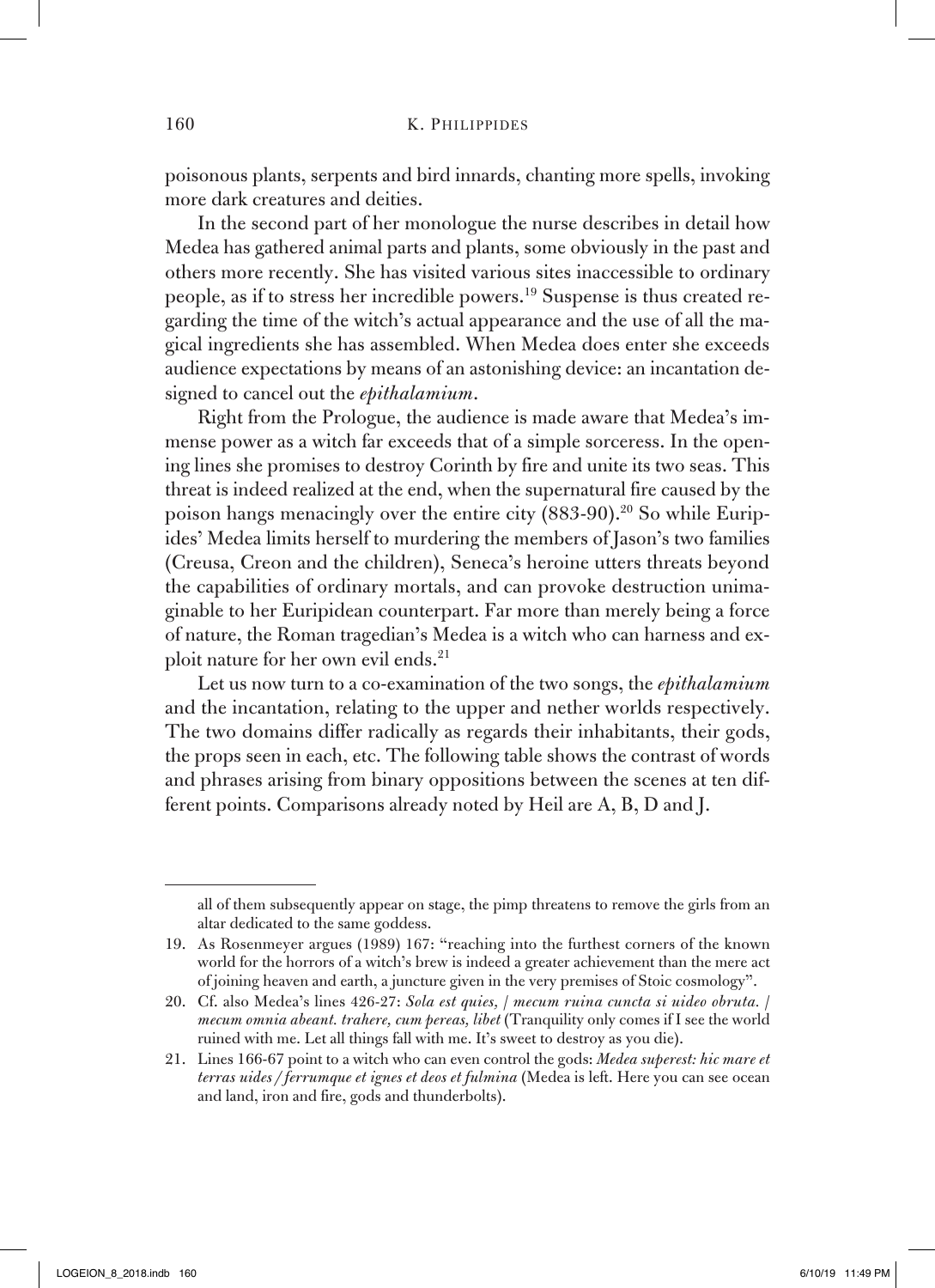|    | $E$ pithalamium                                                                                                                                                                                        | Incantation                                                                                                                                                                                                                                                                       |
|----|--------------------------------------------------------------------------------------------------------------------------------------------------------------------------------------------------------|-----------------------------------------------------------------------------------------------------------------------------------------------------------------------------------------------------------------------------------------------------------------------------------|
|    | A. The gods of the sky and sea<br>(qui caelum superi quique<br>regunt fretum, 57).                                                                                                                     | The di manes and the dark chaos of Hades'<br>realm (ferales deos / et chaos caecum atque<br>opacam Ditis umbrosi domum / Tartari ripis<br>ligatos squalidae Mortis specus, 740-42).                                                                                               |
|    | B. The sacrifices of the white-<br>backed bull (taurustergore<br>candido, 60), the snow-<br>white heifer (niuei femina<br>corporis, 61) and the delicate<br>victim (tenerahostia, 66).                 | Medea's libation from her own blood<br>(Maenasmanet noster sanguis ad aras,<br>806-08) or the sad owl and the screech-owl<br>(maestique cor bubonis et raucae strigis<br>uiscera, 733-34), whose innards are removed<br>while still alive.                                        |
|    | C. The languid, garlanded<br>Hymen (huc incede gradu<br>marcidus ebrio, / praecingens<br>roseo tempora uinculo, 69-70).                                                                                | Hecate bloody garlanded with nine serpents<br>(Tibi haec cruenta serta texuntur manu, /<br>nouena quae serpens ligat, 771-72).                                                                                                                                                    |
|    | D. The invocation to Hesperus<br>to scatter his lucent light<br>(radios spargere lucidos, 74).                                                                                                         | The invocation to death's blind chaos and<br>dark house (chaos caecum atque opacam Ditis<br>umbrosi domum, 741), or the appeal to pale<br>Hecate to shed her torch's tearful light<br>(face tristem pallida lucem, 793). <sup>22</sup>                                            |
|    | E. The conspicuous glow<br>of Creusa's beauty, which<br>eclipses all women (unius<br>facies praenitet omnibus, 94),<br>including Medea.                                                                | The golden necklace (fuluoauro, 820) which<br>encloses the dark poisonous fire, or the dark<br>seeds of flame themselves, concealed inside<br>Medea's gifts (donisque meis semina flammae /<br>condita, 834), which will burn Creusa.                                             |
| F. | The joyful participants<br>in the procession who dance<br>and sing and crack playful,<br>insulting jokes (Concesso,<br>iuuenes, ludite iurgio, / hinc<br>illinc, iuuenes, mittite<br>carmina, 107-08). | The silent throng of the dead (uulgus silentum,<br>740), and the tortured souls of Hades who<br>are summoned as guests to the same new<br>wedding (supplicis, animae, remissis currite<br>ad thalamos nouos, 743), such as Ixion,<br>Tantalus, Sisyphus and the Danaids (744-51). |

<sup>22.</sup> Seneca contrasts the light of Hecate's torch with the light of Hesperus (and later of Hymen). Torch-bearing Hecate occurs in many Greek poetic texts. See, for instance, Heckenbach (1912), col. 2777-78.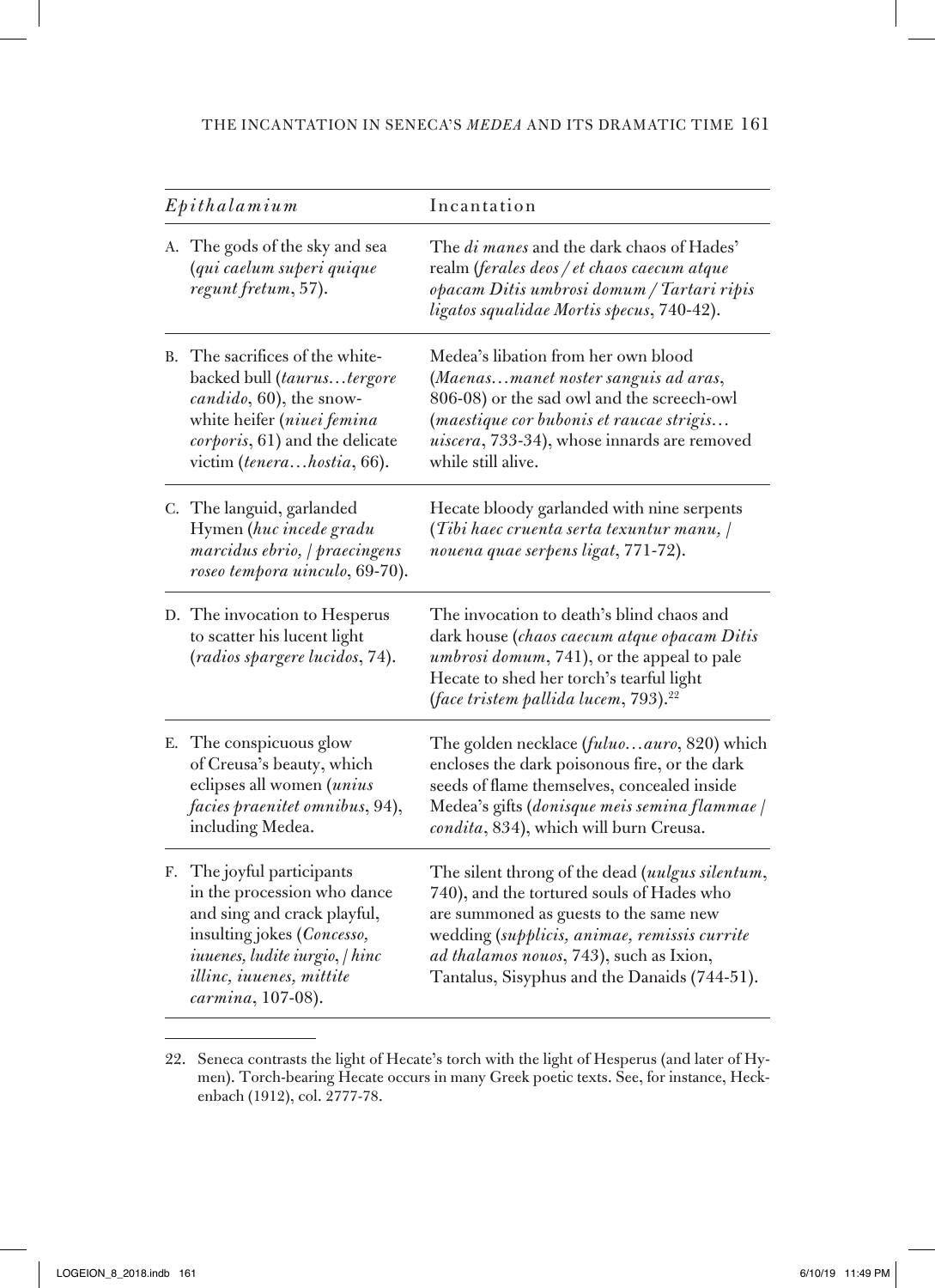|    | G. Hymen, who contributes to<br>the joyful festivities by shaking<br>his pine torch and making the<br>crowd laugh at obscene jokes<br>(multifidam iam tempus erat<br>succendere pinum:   excute<br>sollemnem digitis marcentibus<br>ignem.   festa dicax fundat<br>conuicia fescenninus, / soluat<br>$turba$ iocos, 111-14). | Hecate, who terrifies nations with the light of<br>her torch (horrore nouo terre populos, 794). <sup>23</sup>                                                                                                                              |
|----|------------------------------------------------------------------------------------------------------------------------------------------------------------------------------------------------------------------------------------------------------------------------------------------------------------------------------|--------------------------------------------------------------------------------------------------------------------------------------------------------------------------------------------------------------------------------------------|
|    | H. The wedding torches<br>(sollemnemignem, 112).                                                                                                                                                                                                                                                                             | The torch Medea snatches from a pyre<br>(de medio rapta sepulcro / fax, 799-800) or<br>the bride's blazing hair, which will surpass her<br>torches (uincatque suas flagrante coma / noua<br>nupta faces, 838-39), when she is set on fire. |
| L. | The ritual blaze of these<br>wedding torches ignited<br>by Hymen (solemnem<br><i>ignem</i> , 112).                                                                                                                                                                                                                           | The sacred flames of Hecate's torch<br>$(sacrosignes, 841-42).$                                                                                                                                                                            |
| J. | The arrival of Hymen,<br>who garlands his temples<br>with roses $(69-70)$ or lights<br>splintered pine (110-11).                                                                                                                                                                                                             | The epiphany of Hecate, who howls three<br>times and shoots sacred flames from her shining<br>torch (ter latratus / audax Hecate dedit et<br>sacros / edidit ignes face lucifera, 840-42).                                                 |

In the closing lines of the *epithalamium* the focus moves from Creusa to Medea: Jason will no longer have to contend with an untamed wife, but will live with an Aeolian girl offered in marriage with her father's blessing. Indeed, the second wedding is valid by Greek standards. But it is not accepted

<sup>23.</sup> In E. *Tr.* 315-26 Cassandra, forcibly following Agamemnon to Argos, sings a sinister wedding song in which she lights the wedding torch in honor both of Hymenaios and Hecate. On the connection between wedding and death see schol. *Tr*. 323 Scwartz: *τὴν Ἑκάτην παρέμιξεν διὰ τὸ μετ' ὀλίγον ἀποθνήσκειν. χθονία γὰρ ἡ θεός. ἤ ὅτι γαμήλιος ἡ Ἑκάτη*. The last part of this comment probably refers to the experience of the loss of virginity and the ritual concept of "death as marriage"; see S. *Ant.* 1199-1205, E. *Hec.* 416, 418, Paus. 1.43.1. However, whereas Cassandra connects Hymenaios and Hecate in her own song, in Seneca Hymenaeus is invoked by the participants of Creusa's wedding procession and Hecate by Medea in her magical incantation.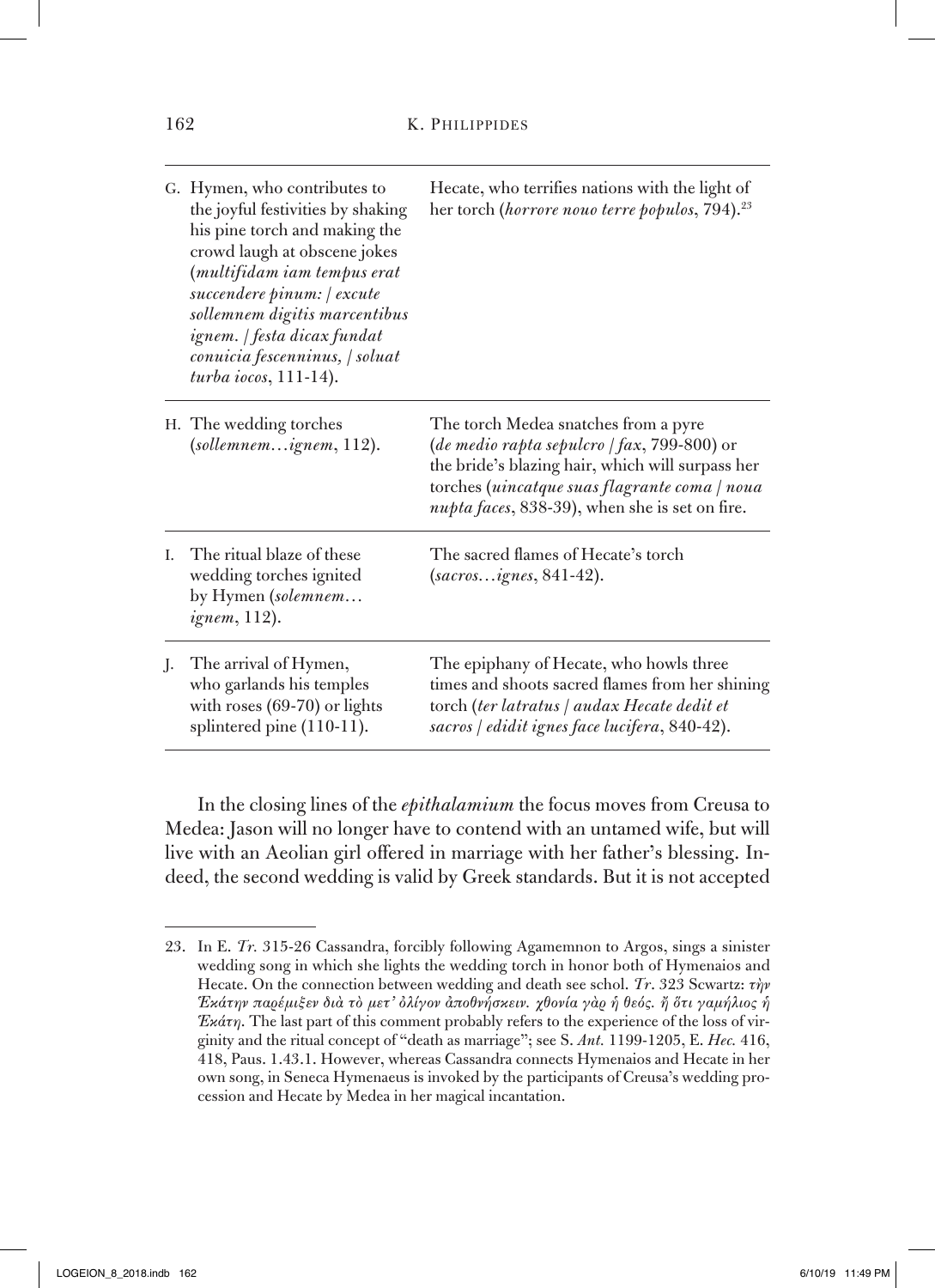by Medea, who will again prove uncontrollable. The wedding hymn closes with the wish that Jason's foreign wife should leave in silent darkness. She will in fact vanish into the night, under the threatening flame of the soldiers' torches, as if she were a sinister bride. However, far from remaining silent, she will later speak in a commanding manner, leaving the final two lines of the play to Jason. And she will show herself to be a powerful persecutor: having killed Creusa and Creon, she will murder her two sons on stage. Her escape into the sky signals her apotheosis,  $24$  as also indicated by the *mechane* that lifts the chariot onto the roof.

\*\*\*

Seneca has changed the dramatic time of *Medea* chosen by his Greek predecessor. Euripides places the facts of the plot in an undefined period after the new wedding, and his entire plot unfolds over the course of a single day, in broad daylight. We shall now turn to examining the scholarly debate over the dramatic time of the incantation and *epithalamium* in Seneca's *Medea*, as well as the time span covered by the play in general.

A variety of opinions have been expressed on this matter. With respect to the *epithalamium*, Hine states that there is no clear timing for the wedding ceremony, and that wedding songs were sung at various stages during the ritual.25 Boyle contends that the play begins in the late afternoon and lasts for a few hours, and adds that the timing of the wedding procession in the late afternoon is evident from the choral invocations to Esperus, the evening star; this is in accordance with the fact that in antiquity the procession from the bride's father's home to that of the groom usually took place in the evening.26 Heil maintains that the wedding song takes place in the morning, since the *deductio* of the bride is not represented on stage, and argues that the play covers one whole day.27 Zwierlein suggests that the action begins at around sunset (as can be deduced from the *epithalamium* invocations), and continues on into the next day; he argues convincingly that Creon gives Medea one day to leave Corinth, and that this period of grace can only commence on the morning of the day following the wedding

<sup>24.</sup> See Boyle (2014) 385, 388.

<sup>25.</sup> Hine (2000) 121.

<sup>26.</sup> Boyle (2014) 96, 131, 141.

<sup>27.</sup> Heil (2013) 178.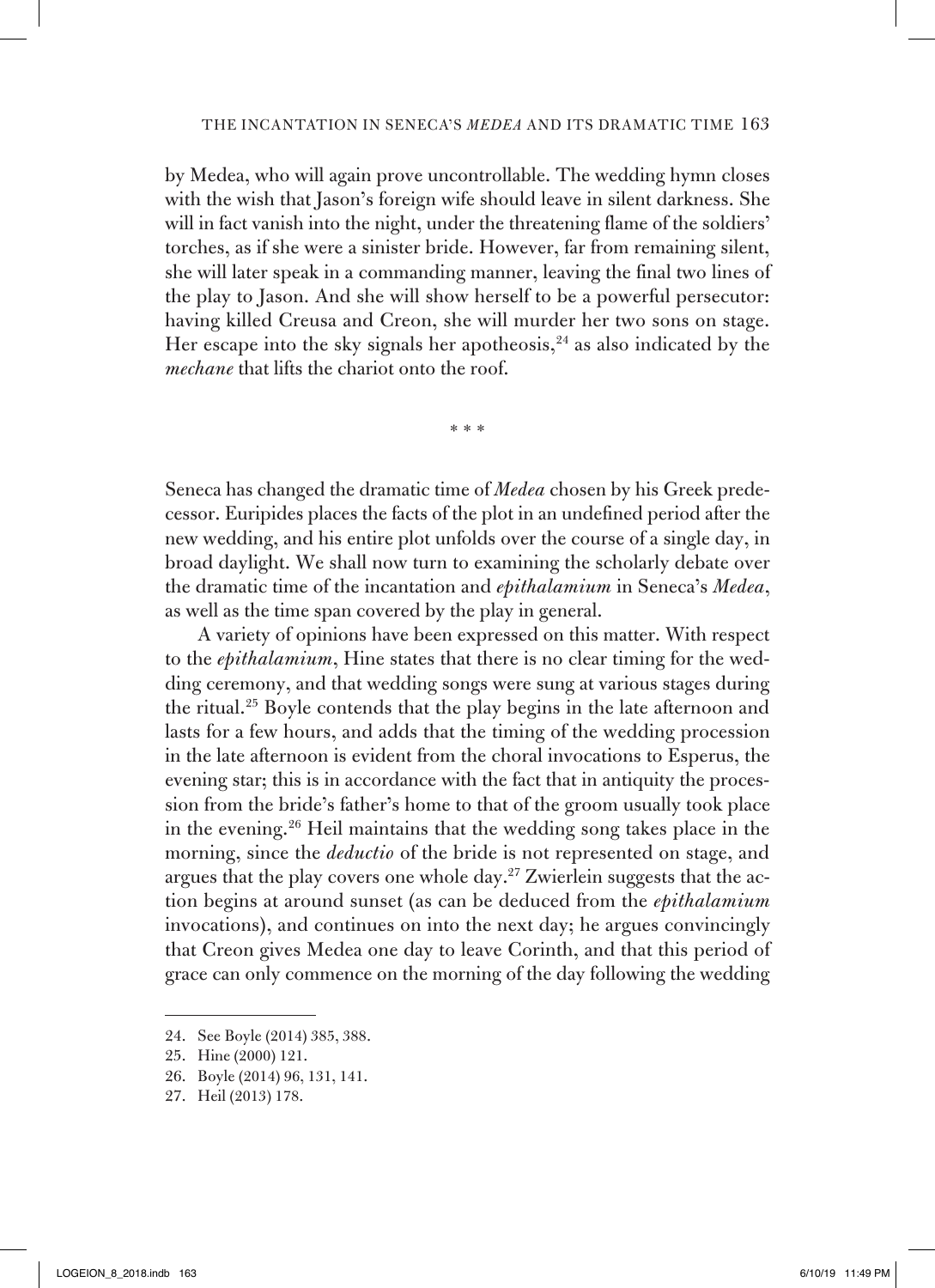ceremony.28 Indeed, this time shift is found in other plays such as Terence's *Adelphoe* and Aeschylus' *Agamemnon*.

I would like to put forward another suggestion regarding the play's dramatic time. The choral invocations to the evening star to scatter its light and to Hymen to shake the pine torch are confusing to the audience or even listeners to Seneca if they are to be taken as void, unfulfilled time indicators. If we accept the suggestion that the *epithalamium* is sung in the morning, then we have to wait until Creon grants Medea one day to remain in Corinth (line 295) to grasp that the play actually begins in the morning, having previously labored under the mistaken impression that the wedding ceremony has happened in the evening, as was customary in the Greek world. But the *deductio* of the bride does not necessarily occur; the fact that Creusa is a princess means that Jason has no need to transfer her from the palace to his house, where Medea still lives. Besides, we know that the new couple will live in the palace.

That being said, the suggestion that Creon should grant Medea a deadline that expires at the end of a whole day later is convincing, as noted earlier.<sup>29</sup> This same interval subsequently recurs as the day of revenge. For instance, Medea will cry out that her pain should not be hastened along: *meus dies est: tempore accepto utimur* (1017, 'It is my day: I use the time agreed').<sup>30</sup> Creon exits to participate in celebrations for Hymen's sacred day (*festus Hymenaeo dies*, 300). To my mind, this is not to be taken as denoting morning or noon, but whatever remains of the day that has already dawned long before the play begins. Consequently, I propose that Creon does not meet Medea the next morning, but in the night, after the *epithalamium* has been sung; Medea is reacting to this song and nothing else.<sup>31</sup> In lines 116-20 Medea is distraught on hearing the song, and reaches the conclusion that *hoc facere Iason potuit*, i.e. that Jason has actually *gone through* with the wedding, leaving her all alone.

Nevertheless, Creon has granted Medea one day. I find it more plausible that he means the day following the night of the festivities. Thus, after Creon's exit at line 300, the second choral ode covers the dramatic time of the night. At line 380 Medea rushes on stage — the following morning, in

<sup>28.</sup> Zwierlein (1986) 161-62, n. 70.

<sup>29.</sup> This is an obvious imitation of the analogous Euripidean request.

<sup>30.</sup> From a metadramatic point of view, Schiesaro (2003) 212 briefly notes that Medea "wants to control the time in order to bend it backwards…she has altered the regularity of time".

<sup>31.</sup> Zwierlein (*ibidem*) suggests Medea's reference to the wedding song is no more than a Senecan trick for dramatic effect.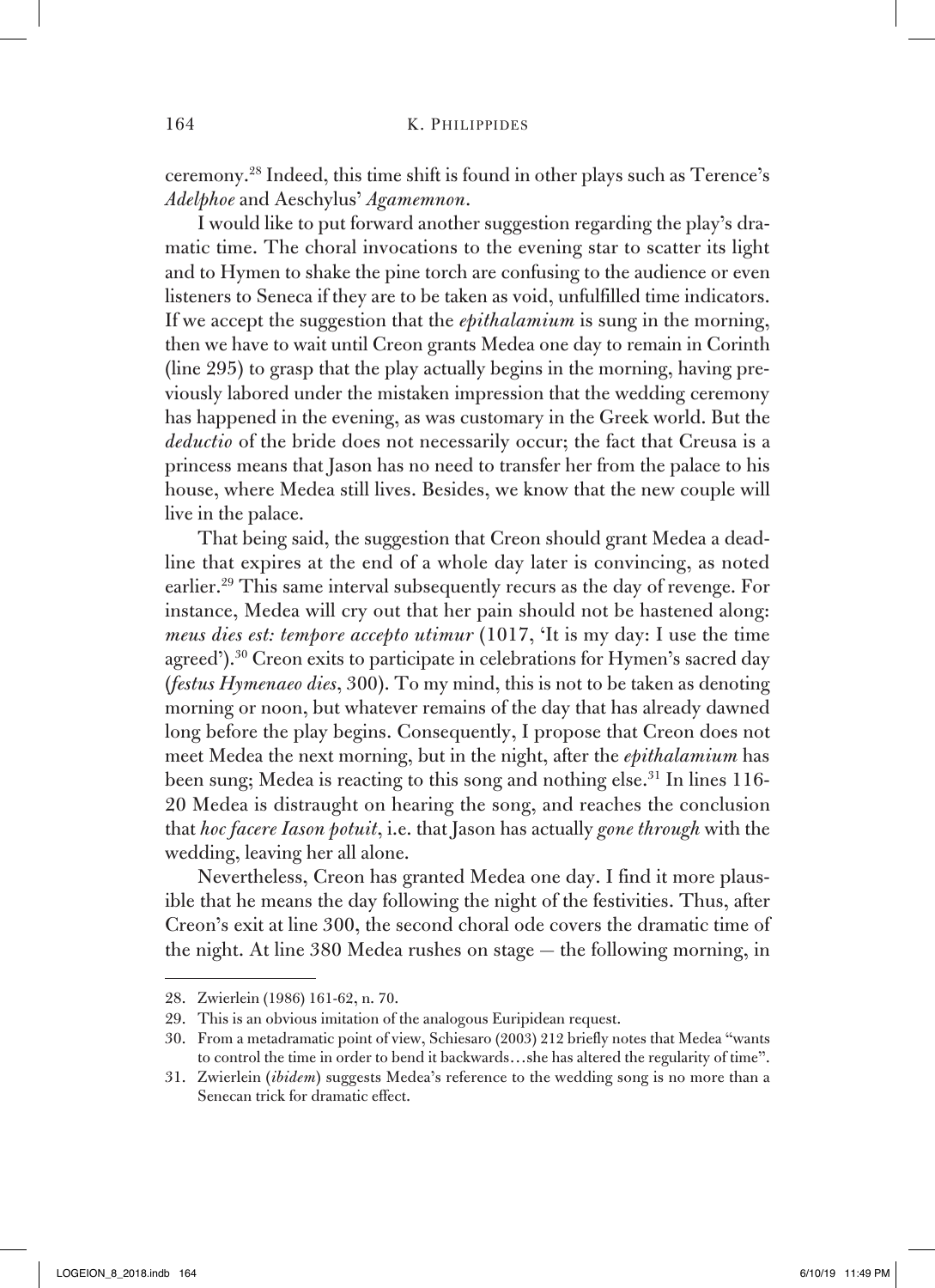my reading — furious after having spent the night full of negative thoughts. She first meets the Nurse and then Jason, and seeing that she cannot convince him to run away from Corinth with her, she contemplates her revenge in greater detail. The third choral ode covers more dramatic time, and Act IV features Medea spending the rest of the day preparing her horrific vengeance. She needs time to collect her thoughts and strength, as well as some of the herbs and insects and birds she will offer to Hecate. In actual fact, the poisonous presents Medea sends to Creusa with her children correspond to the presents offered to the bride on the day after a Greek wedding, the *epaulia*, which follows the *deductio* of the bride to her new home.

During the incantation scene Medea invokes Hecate, who appears as the moon goddess. What we have here is a phenomenon already described in the magical song (cf. 757-58: *mundus lege confuse aetheris / et solem et astra uidit*: The world has seen sun and stars together). Hecate's arrival is most probably signaled by the not entirely rare phenomenon of an evening sky in which the moon appears while the sun has not yet set. Indeed, in their closing address the chorus ask Phoebus to speed up his chariot, the gentle night, to bury the light, and Hesperus, lord of the night, to sink the frightful day (874-78). Although it is true that Medea describes the magical distortion of natural phenomena in her incantation (754-770), we do not have necessarily to infer that she has provoked a solar eclipse when she says that Phoebus *in medio stetit* / *Hyadesque nostris cantibus motae labant*. <sup>32</sup> If the sky did suddenly darken, the chorus would definitely have had something to say about such an extraordinary event in their final ode.<sup>33</sup> Besides, the verb denoting a solar eclipse at midday is in a perfect tense (*stetit*), in accordance with a series of such verbs in the same tense that precede it, all denoting past events which Medea controlled with her magical powers. The verb *labant* is the last of such miracles and should be taken as a historical present.<sup>34</sup>

A few scholars also believe that in her incantation Medea causes a lunar eclipse, because the light of the moon is pale yellow.35 But let us take a closer look at the relevant lines: *Video Triuiae currus agiles,* / *non quos pleno lucida uultu* / *pernox agitat,* / *sed quos facie lurida maesta,* / *cum Thessalicis uexata* 

<sup>32.</sup> The claim that Medea brings about a solar eclipse is made by Zwierlein (1986) 161-63.

<sup>33.</sup> See Hine (2000) 189; Boyle (2014) 322-23. Costa (1973) 142 claims that Medea caused the sun to shine at night, but as Boyle (*o.c.*) correctly remarks, in their final ode the chorus appeal to Phoebus to speed up his chariot so that night will come; the day has not ended yet.

<sup>34.</sup> See Hine (2000) 189.

<sup>35.</sup> See Costa (1973) 144, Hine (2000) 191, Heil (2013) 193-97.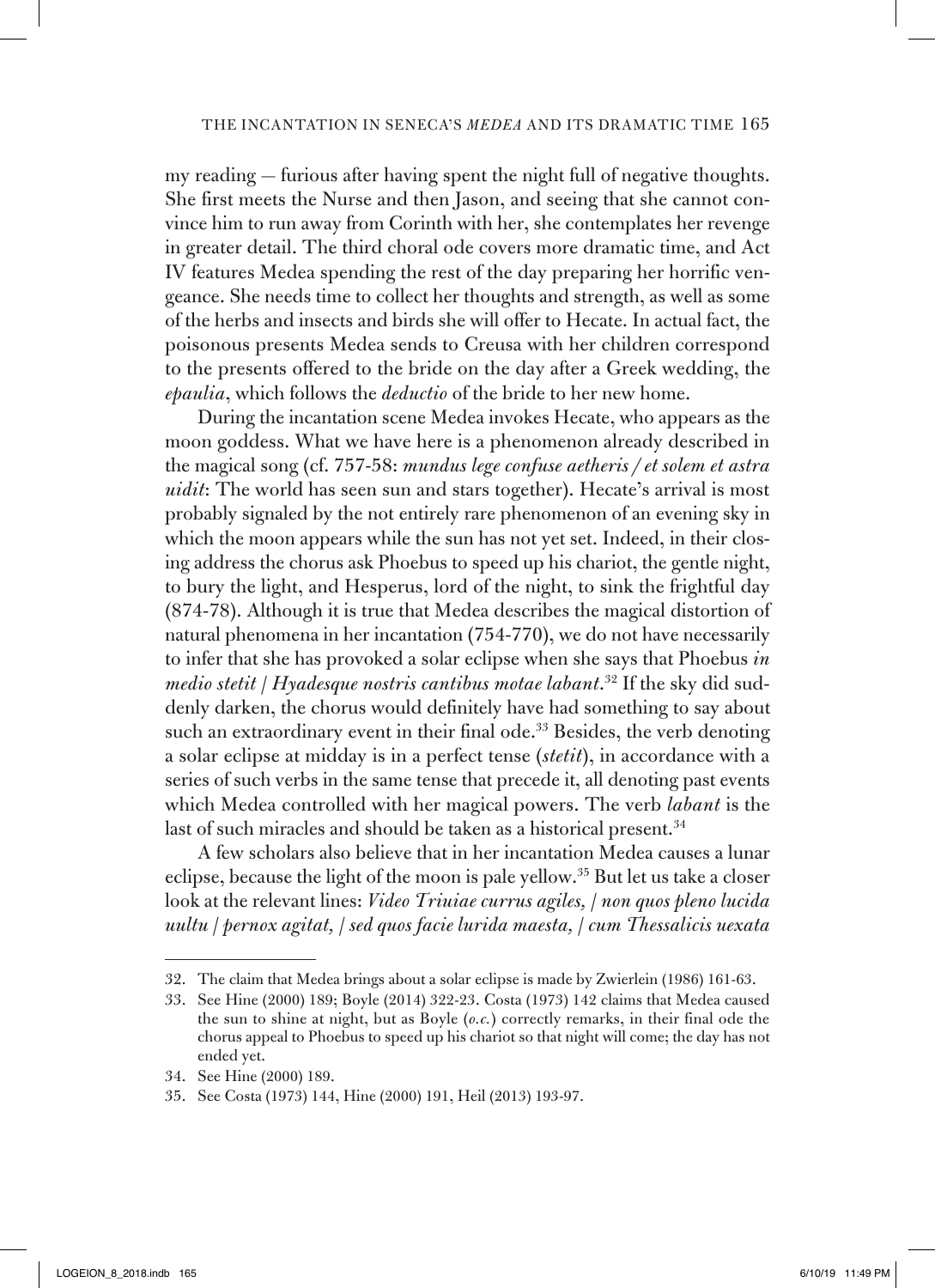*minis* / *caelum freno propiore legit* (787-92). What Seneca is probably saying here is that Medea does not see the arrival of the full moon (*pleno… uultu*), but only a crescent moon, whose light is pale yellow, and thus grim; by appealing to Hecate, Medea has shaken her (*uexata*) 36 from her normal position in the sky, and made her come closer (*freno propiore*), as happens when the Thessalian witches call on the moon goddess. Whereas in Theocritus' *Idyll 2* (10-11), for instance, the witch alludes to a full moon, asking it to shine, Seneca has here chosen the fading light of a crescent moon as the suitable time for the practice of witchcraft.

The play thus most probably begins in the evening and extends over the whole of the following day up to nightfall. Both the *epithalamium* and the incantation scene are consequently sung in the twilight, and this is another point of comparison between them. That Medea performs her magic rituals in the fading light serves to underline the dark forces involved in her destructive witchcraft. Magical rites are in any case generally performed in the darkness, and, as said earlier, Medea invokes Hecate, the Moon goddess. The miraculous events following the incantation also happen in the evening. So while Euripides attaches very little weight to Medea's powers as a sorceress, Seneca has devised a play in which magic prevails, adjusting the dramatic time accordingly.

At this point it is worth briefly examining the possible performance conditions. If we agree that Seneca's dramas were presented on stage or were at least composed with a view to being performed some day, and also bear in mind that the *palliata* and tragedies under the *Respublica* were performed in broad daylight, then staging what is largely a nighttime plot would have presented a challenge. In such cases, playwrights would necessarily have relied on textual devices to create the illusion that the audience were witnessing events enacted mainly in the fading light. In the introductory scene to *Curculio*, for example, Plautus has his actors carry torches. In this play, too, Seneca has choristers carrying torches in the *epithalamium*  procession, while Medea carries her own light and speaks of torch-bearing Hecate during the incantation. Both lyric songs also contain references to gods of the night.

The focus of the play's peculiar dramatic time on darkness is also indicated by the scenes and creatures appearing after the incantation scene. Night facilitates the appearance of supernatural beings, which exhort Medea to make up her mind and commit filicide. The Furies appear from

<sup>36.</sup> For this meaning see Lewis & Short s.v. *uexo*.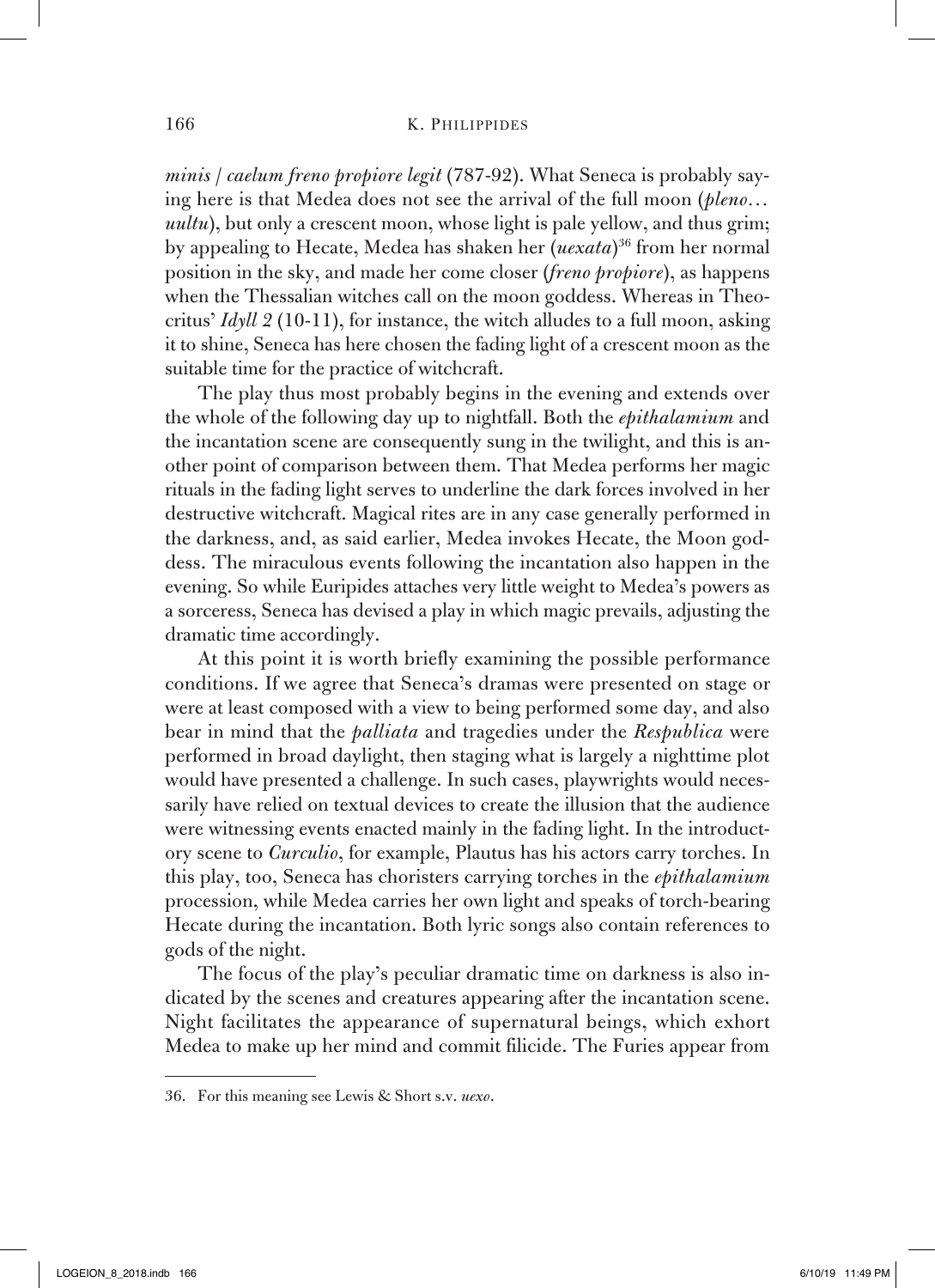the nether world, along with an enormous serpent, Megaera, carrying a pale torch (once again stressing the antithesis between darkness and light), and the *umbra* of Medea's brother, Absyrtus; Medea asks Absyrtus to order the goddesses of revenge to return to their abode, the darkest of all places. Ghosts appear in the night. Here we should bear in mind that two further ghosts in Senecan drama delay the breaking of dawn: the *umbra* of Thyestes in *Agamemnon* and of Tantalus in *Thyestes* both enter the land of the living as miasmatic creatures from the nether world. In both cases the figures voluntarily return to their abode, whereas in *Medea* Absyrtus remains on earth for some time, mingling with the living and directing his sister's hand towards murder; there can thus be no change of the dramatic time to morning. Absyrtus was probably distinguished from the living characters on stage (Medea, her children and the nurse<sup>37</sup>) by being made to resemble the other ghosts appearing in Seneca, but younger looking and perhaps with blood still on his costume, as he was slaughtered by his sister.<sup>38</sup>

It has been argued that Medea either sees the supernatural beings she has summoned up or thinks that she sees them.<sup>39</sup> Their arrival on stage would undoubtedly have been of major dramatic potential in any performance. Besides, Medea has already employed magic to open the gates of the underworld and invite all of its denizens to witness her doings. The arrival of all manner of ghosts contributes to the impression that Medea can move in different worlds beyond ordinary human experience.

\*\*\*

A final point can be made here with regard to darkness and light. If we bear in mind that the last Act is enacted in the hours before dawn, but suppose that the chariot with which Medea escapes in the closing scene emits or reflects light<sup>40</sup>, then a contrast is created. The only relevant information ex-

<sup>37.</sup> On the nurse's appearance on stage in this scene and the line when she may exit see Boyle (2014) 349.

<sup>38.</sup> In Vergil's *Aen*. 6, 494-97, for example, the spirit of Deiphobus still carries the wounds inflicted on him at the time of his death.

<sup>39.</sup> Boyle (2014) 350, 366-68. Cf. Heil (2013) 204.

<sup>40.</sup> Nussbaum (1997) 237 notes: "We are, I think, to imagine it as brilliantly colored, gleaming in the sun". Despite the lack of any textual evidence, the same scholar assumes that at that specific moment the dramatic time is day. I examine the light from the carriage further below.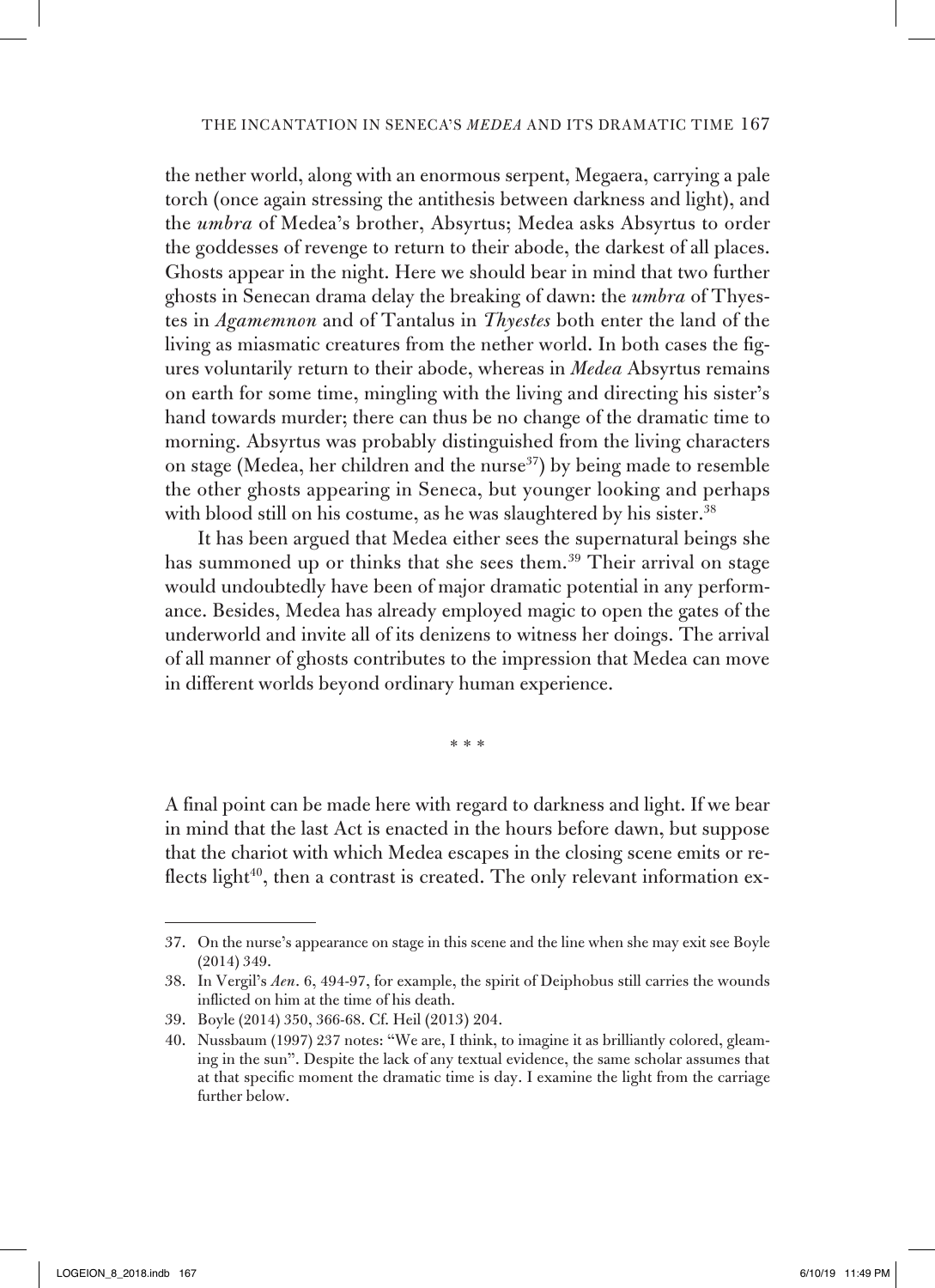## 168 K. PHILIPPIDES

plicitly mentioned in the text is that Jason orders his soldiers to bring fire and burn Medea, which would serve to intensify the antithesis between night and day. The command is yet another device apparently invented by Seneca, given that there is nothing comparable at the end of the Euripidean *Medea*, in which Jason most probably appears on stage unaccompanied.41 Yet Seneca does not simply want to draw attention to the opposition between night and day. What we have here is a hint of something we have evidence of much later, in the Dark Ages: the horrible burning of witches.

The general consensus among scholars is that Medea escapes in the chariot belonging to her grandfather the Sun, as implied in the prologue, where she prays for permission to guide his fiery team of horses through the air (32-34). Seneca stresses Medea's ties to magic by presenting a vehicle drawn by serpents, i.e. chthonic beasts, whereas in Euripides the heroine clearly does escape in the chariot driven by the Sun; no mention is made of whether it is drawn by winged horses, which would make more sense, or snakes.42 In any case, in Senecan tragedies the sun suffers an eclipse at the sight of hideous crimes. In *Thyest*. (776-78) Phoebus-sun turns his face away in disgust from the Thyestean banquet. In *Agam*. (295-97) Clytemnestra tells Aegisthus that in the past Phoebus-sun was eclipsed because of the abominable intercourse of Thyestes with his daughter, and in the same tragedy Cassandra reports (908-9) that Titan-sun has faltered in his daily course, owing to the dismemberment of Agamemnon's corpse by Aegisthus and Clytemnestra. Thus, Sun is hardly the proper god to send Seneca's Medea her escape-chariot after she has slaughtered her children. Another god is more fitting.

We recall that earlier on in the incantation scene, the witch-goddess Hecate also appears in a chariot, howling and brandishing her torch. In a

<sup>41.</sup> The sword regularly appears even on vases which might represent the final scene in Euripides' *Medea*. In particular, an Apulian amphora dated ca. 330 B.C. and possibly related to the play shows an armed man on horseback, with others on foot pursuing Medea, while an Erinys figure holds a torch and a sword (see Taplin [2007] 124); a Lucanian calyx-Krater dated ca. 400 B.C. and more than likely related to the play has Jason holding a staff, not a sword (see Taplin [2007] 122-23); and a Lucanian hydria dated ca. 400 B.C. depicts Jason brandishing his sword (Taplin [2007] 117-18).

<sup>42.</sup> Taplin (2007) 119 wonders whether in Euripides "Medeia's chariot is drawn by snakes or snaky dragons —as it is, indeed, in all fourth-century and many later representations, and also in many later literary sources. There is no indication of this in our text; there is nothing to contradict it, but there is also nothing to corroborate it. One might expect the chariot of the Sun to be drawn by horses (which would be pretty difficult to stage), but snakes are especially appropriate for the magical Medeia".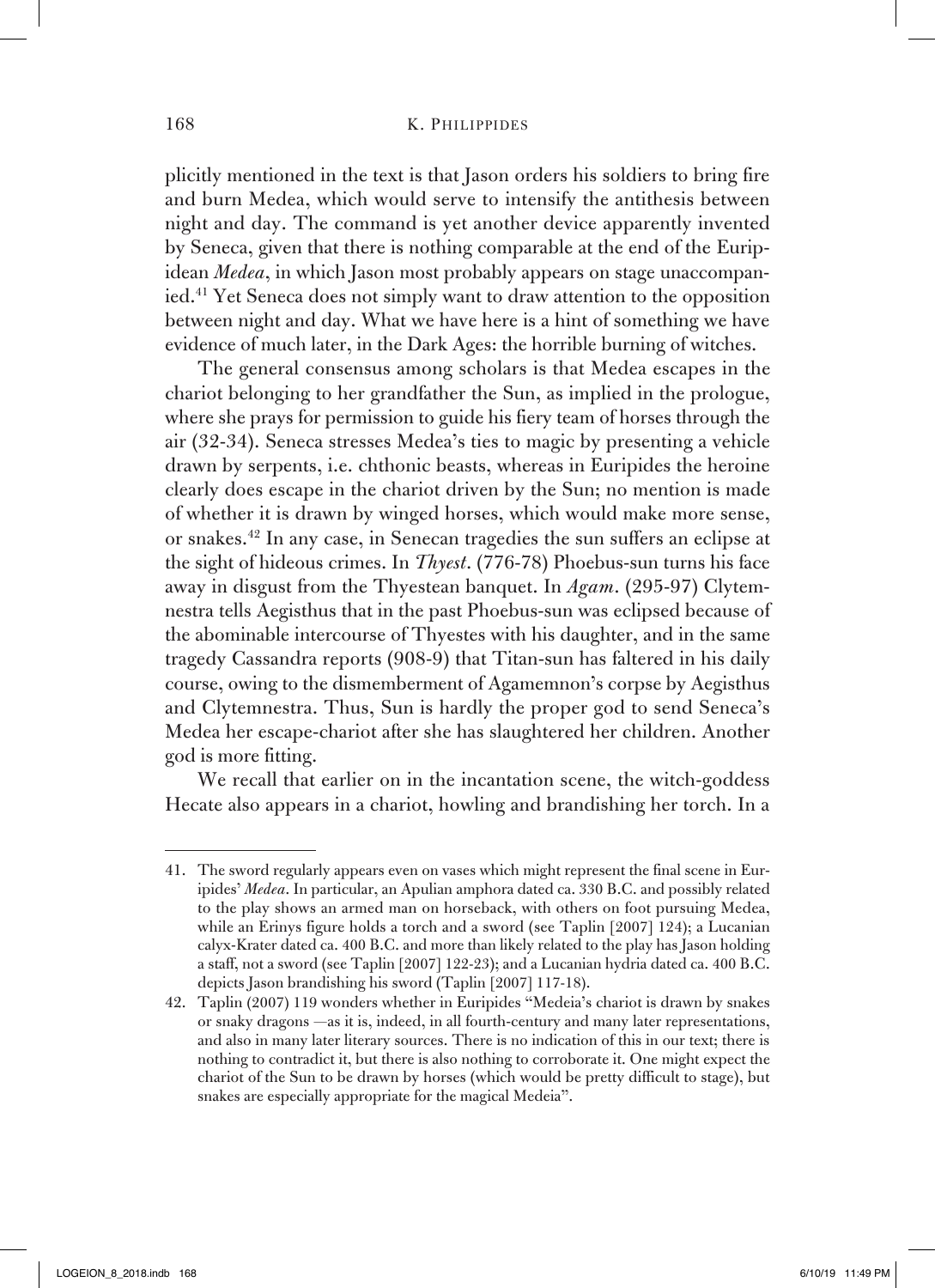performance, the same *mechane* could raise Medea's chariot up onto the roof. Again, the question whether Seneca's plays were actually performed is pertinent here. But Roman tragedies had been staged before or during his time, and setting up a *mechane* was technically possible then, especially in the permanent theaters in Rome.<sup>43</sup> Whatever the case may be, Hecate's arrival prepares the audience for Medea's mode of departure in the finale: her role is rounded off in the manner of another Hecate, rather than that of any benign god. Or to put it more precisely, Medea leaves the stage not as granddaughter of the bright sun, but as daughter of the pale Hecate.

\*\*\*

Seneca made numerous changes when adapting Euripides' *Medea* for his own purposes. One highly significant example involved the addition of the scenes examined above. The *epithalamium* and the incantation added to the Latin play are correlated: the latter provides an ironic inversion of the former and are both enacted in corresponding periods of time, which serves to further underscore their mirroring qualities. The wedding of Creusa and Jason in Seneca takes place the night before the revenge plot, rather than at some indeterminate time a day earlier on. Thus, rather than patiently waiting for revenge, Seneca's Medea almost immediately sets to work on her spells the following evening. It is this magical element which the Latin poet chooses to foreground in his play, just as he chooses to highlight necromancy in *Oedipus*, and the slaughter of children and cannibalism in *Thyestes*. Dark rituals all of them, which impress the audience with their element of the supernatural and the pushing of tragedy to its limits.

<sup>43.</sup> In *B.C.* 2.147 Appian reports the use of a *mechane* not in the theater, but in a funerary spectacle in the *forum*: a rotating *mechane* was used at Julius Caesar's funeral service to present a blood-stained wax effigy of him to the crowd. Dupont (1985) 73 states that the Romans adopted the theater techniques of their Greek predecessors, e.g. cranes, which had been greatly improved during the Hellenistic period. Beacham (1991) 182-83 observes that the cranes are listed by Pollux among the scenic devices, though it is not always evident whether the ancient writer is referring to contemporaneous theater practices (2nd century A.D.) or possibly to Greek and Hellenistic ones.